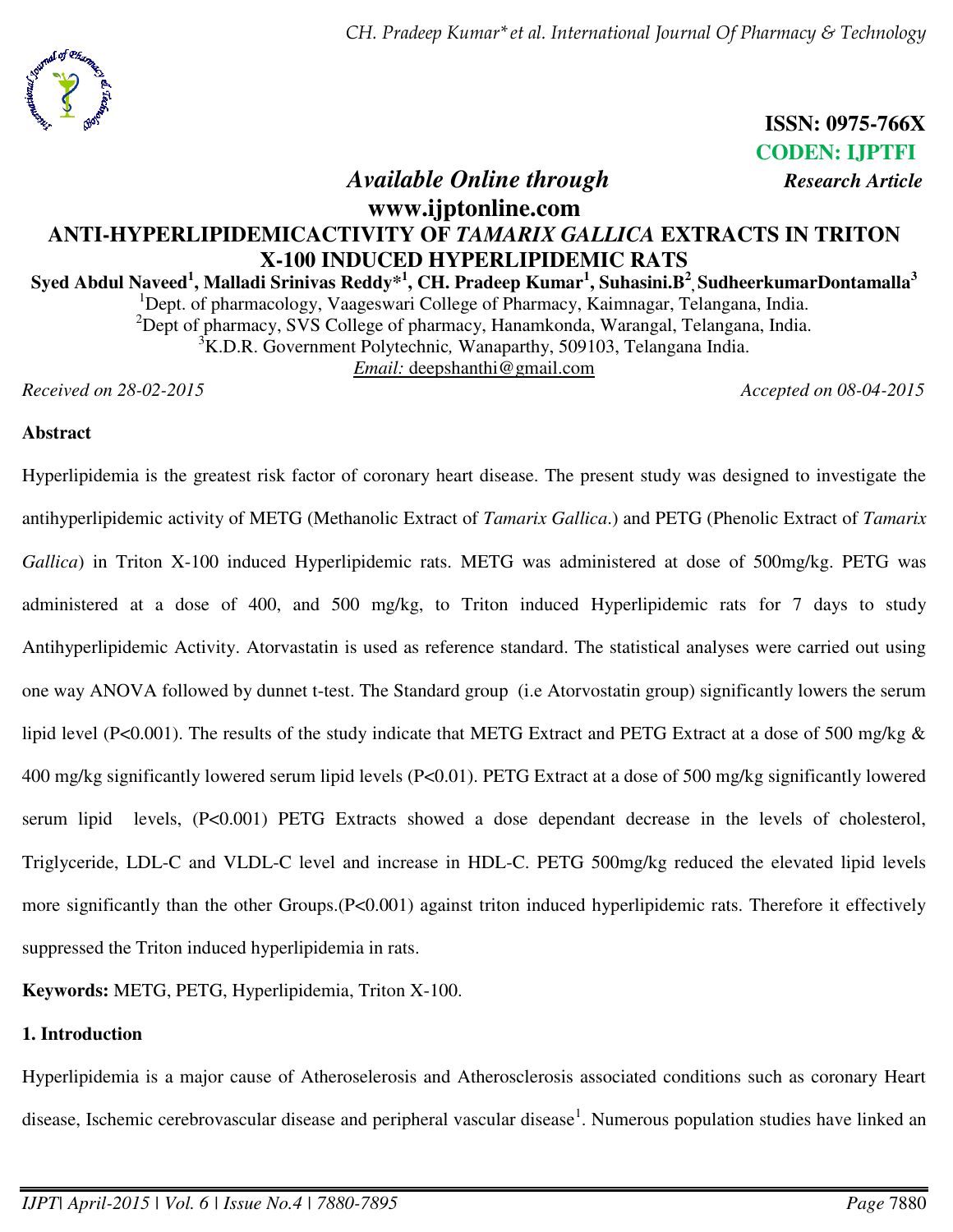elevated concentration of total cholesterol (TC), low density lipoprotein – cholesterol (LDL-C) and very density lipoprotein – cholesterol (VLDL-C), in plasma with an increased incidence of atherosclerotic events.<sup>2,3</sup>. Atherosclerosis is a progressive disease characterized by lipid accumulation and fibrous elements in Arteries that are responsible for the onset of cardio vascular disease<sup>4</sup>. Cardio vascular disease are leading cause of death in both Industrialized and developing Nations<sup>5.</sup> Therefore it is very important to pay attention to early stage prevention and control of Hyperlipedemia in a comprehensive way<sup>6</sup>. Reduction in serum cholesterol level reduces the risk for coronary heart disease (CHD)<sup>7</sup>. The main aim of treatment of patients with hyperlipidemia is to reduce the risk of developing ischemic heart disease or the occurance of further cardiovascular or cerebrovascular disease<sup>8</sup>. Currently available hypolipedimic drugs have been associated with Number of side effect<sup>9</sup>. The consumption of Synthetic drugs leads to hyperuricemia, diarrhoea, nausea, myositis Gastric irritation flusing, dry skin and abnormal liver function<sup>10</sup>. An herbal treatment for hyper cholesterolemia has almost no side effects and is relatively cheap, locally available. They are effective in reducing the lipid level in the system<sup>11</sup>. Medicinal plants play a major role in Antihyperlipidemic Activity<sup>10</sup>.

*Tamarix Gallica is* commonly known as Jhau, or Jhav, Jhavuka, English : Tamarisk or salt cedar, Telugu : Etusarumanli and in Arabic : Fersing. It was first described for botanical classification by the Taxonomist Carothes Linnaceus in 1753, but had already in cultivation since  $1596^{12}$ . These deciduous herbaceous, twiggy shrub or small tree reaching upto about 5 meters high are indigenous to Saudi Arabia and are very common around the Mediterranean region. Its Native range the plant grows in moist area such as river bank especially in saline soils<sup>13</sup>. It also found in Abundance in North India<sup>14</sup>. It is present in many other areas. As an invasive introduced special, often becoming anoxious weeds<sup>15.</sup>it has fragile, woody branchlets that drop off in autumn along with the small, scale-like leaves that cover then. The leaf shape is an adaption over time to exceedingly dey conditions the pink flowers are tiny, hermaphroditic, and are borne on narrow, feather like spikes. They frequently bloom earlier than the leaves first in may and sometimes a second time in August. The plant is mainly found in the salty regions and is found between interdunal aread of the desert<sup>16</sup>. Manna is produced by the plant in response to insect damage to the stem. It is sweet and mucilaginous. There is some confusion over whether the manna is produced by the plant (or) whether it is an exudoleon from the Insect<sup>17</sup>. The principle constituent in the plant is Tamarexin along with polyphenolic compounds such as flavonoids, phenolic acids, tannins and coumarins<sup>18,19</sup>. Tamarix Gallica is employed in traditional medicines as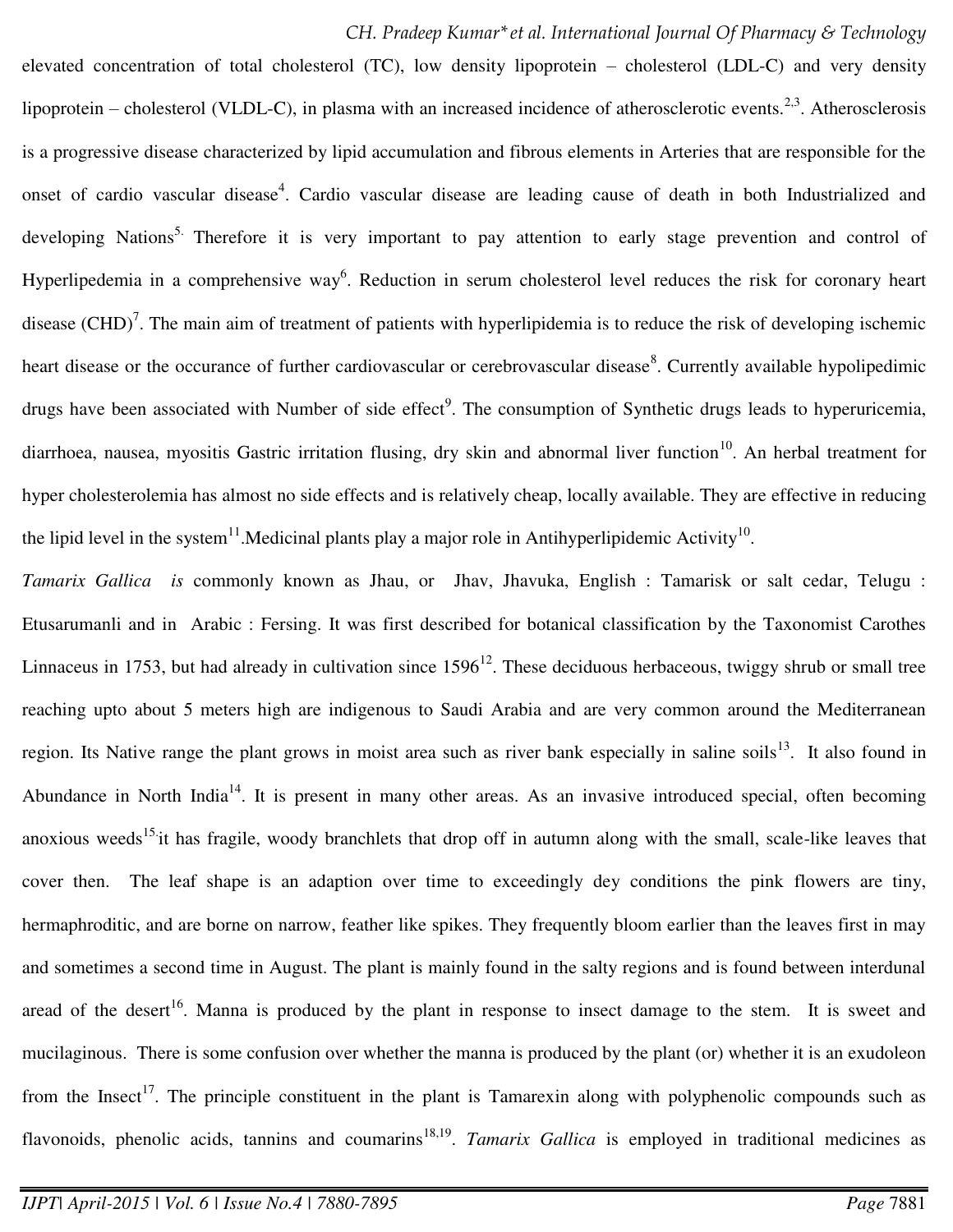Astringent, apecitif, Stimulus of perspiration and diuretic<sup>18</sup>. The branchlets and the leaves are Astringent and diveretic<sup>20</sup>. The plants have been reported to be useful in leucoderma, Spleen trouble and eye disease<sup>21</sup>. It posses Anti inflammatory and Analgesic effect corparable to the of NSAID'S<sup>22</sup>. The fresh leaves are used Rheumatic pain<sup>13</sup>.It is used as an Anthelmintic, antihaenorrhoid, haemostat and for diarrhoea and gingivitis. The plant is used to cure dromedary galls<sup>23</sup>. Leaf and flowers extract and their phenolic compounds (isoquercitin catechin) show Antioxident and Antimicrobial Activity<sup>24</sup>. It can also be used as prophylactic and therapeutic remedies to cure malaria as folk Medicine<sup>25</sup>. It also has hepatotonic and stimulant properties traditionally used in the treatment of various liver diseases. The 50% Methanolic extract of Tamarix Gallica leaves showed evidence of Antihepatotoxic Activity in the mice<sup>26</sup>. Methonotic extract of Tamarix Gallica Isothiocyanates of Tanarix Gallica have been Shown to be especially effective in fighting lung and Esophageal cancer<sup>27</sup>. The extract of *Tamarix gallica* is very rich in acid compounds that are used as an inhibitor of nephrolithiasis (calcium oxalate)<sup>28</sup>.*Tamarix Gallica* has found in many commerical medicines like Liv 52, Digyton, geriforte Aqua vet, Liv 52 vet, Liv 52 DS.<sup>29</sup>

#### **2. Materials and Methods**

#### **Collection and Authentification of Plant Material:**

The Aerial Parts of *Tamarix gallica* for the study were procured from Nirankar Herbs, C-10/33, Sec-5, Rohini 85 Delhi (India). Dated.13/03/2013.The authentication of leaves was done by Dr.T.Ugandhar, Dept.of Botany, S.R.R. Govt. Degree College. Karimnagar. Andhra Pradesh.

**Extraction of Plant Material:** The plant is grinded in to a coarse powder with the help of suitable grinder.

## **Cold Extraction (Methanol Extraction):<sup>30</sup>**

In this work the cold extraction process with the help of methanol has been used. About 200gms of powdered material was taken in a clean, flat bottomed glass container and soaked in 750 ml of methanol. The container with its contents were sealed and kept for period of 7 days accompanied by continuous shaking with the shaker. The whole mixture then went under a coarse filtration by a piece of a clean, white cotton wool.

#### **Evaporation of Solvent:**

The filtrates (methanol extract) obtained were evaporated under ceiling fan in to a stainless steel tray until they had dried .They rendered a gummy concentrate of greenish black. The extract was kept in vaccum dissecator for 7 days.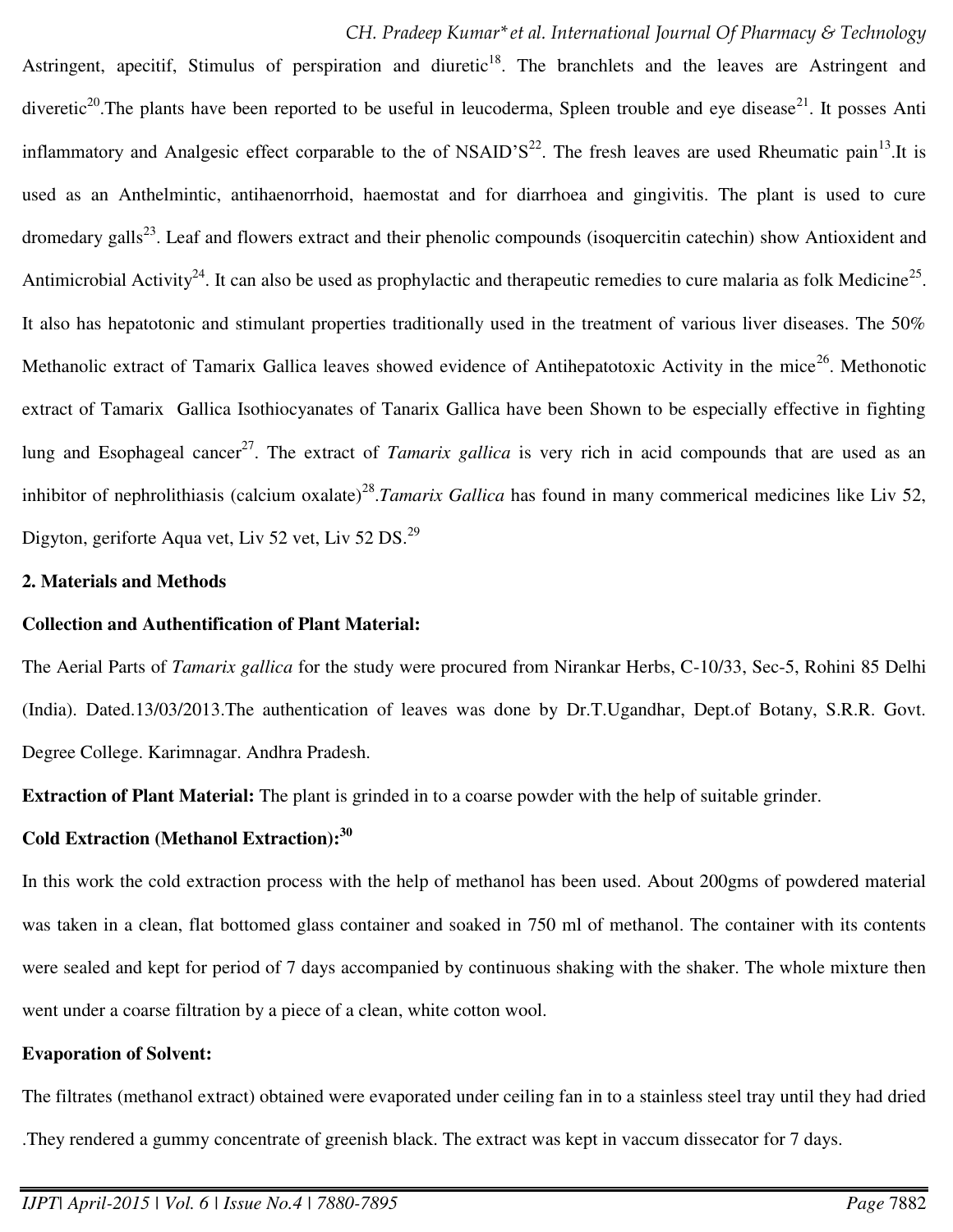**% yield value of methanol extract from whole aerial parts of** *Tamarix Gallica* **plant.** 

Powder taken for extraction =  $200gm$  Weight of the empty china dish =  $53.70gm$ 

Weight of the china dish with extract  $= 73.24$ gm

Weight of the extract obtained =  $(73.24 - 53.70)$  gm = 18.54 gm

% yield of methanol extract = (weight of extract)/(powder taken for extraction  $) \times 100$ 

 $= 18.54/200 \times 100 = 9.27$  %.

**Phenolic Constituents Extracts <sup>31</sup>:** 



 **Moderately Polar Extract (Terpenoids and Phenolics ).** 

## **% Yield value of Phenolic extract from Aerial Part of** *Tamarix Gallica* **plant .**

Powder taken for extraction  $= 750$ gm

Weight of the empty china dish  $= 67.24$ gm

Weight of the china dish with extract  $= 82.39$ gm

Weight of the extract obtained =  $(82.39 - 67.24)$  gm = 15.2 gm

% yield of methanol extract = (weight of extract)/(powder taken for extraction  $) \times 100$ 

 $= 15.2/750 \times 100 = 2.0 \%$ .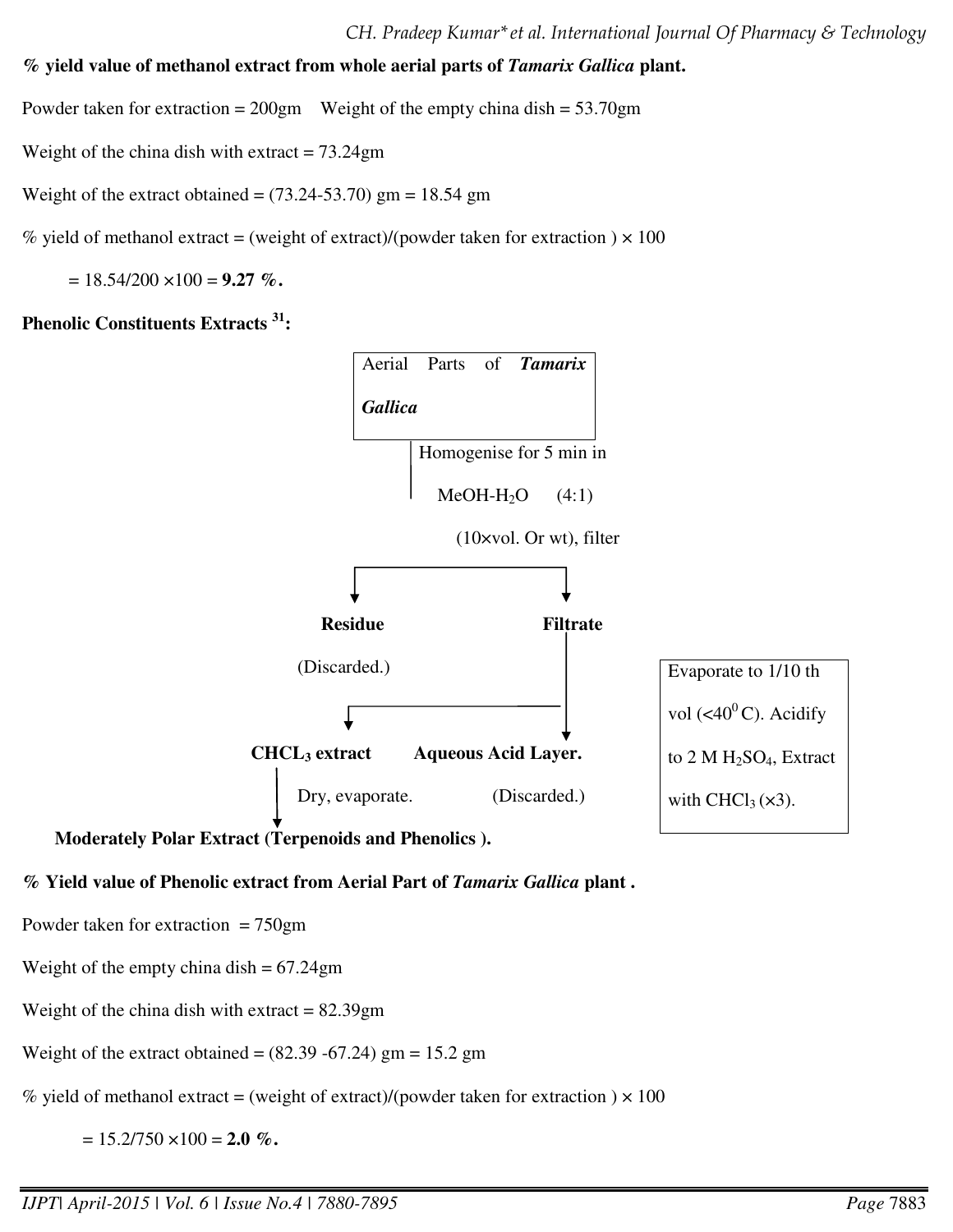#### **Preliminary Phytochemical Screening:**

The METG and PETG extract obtained was analysed for the presence of Alkaloids, Tannins, Flavanoids, Saponins, Steroids, by using standard procedure for analysis $32$ 

#### **Chemicals**

Triton x-100 was purchased from Unisource Mumbai india,cholesterol kits triglycerides and hdl-c were purchased from Excel Diagnostics Pvt,Ltd, India Atorvostatin was purchased from Dr.Reddy Lab's.Hyd. All sovents used for extraction procured from Molychem, Mumbai and Finar Ltd, Ahmedabad, India

#### **Experimental Animals:**

Healthy Adult Male wistar rats (Mahaveer Enterprises, Hyd, India) of 8-10 weeks old with Average weight in the range of 150-180gms were selected. Animals are housed 4 per cage in temperature controlled (27  $\rm{^0C}$   $\pm$ 3  $\rm{^0c}$ ) room with light/dark cycle in a ratio of 12:12 hrs is to be maintained. The Animals are allowed to acclimatize to the environment for seven days and are supplied with a standard diet and water *ad libitum*. The guidelines of committee for the purpose of control and supervision of experiments on Animals. (CPCSEA), Govt of India were followed and prior permission was sought from the Institutional Animal Ethics Committee (IAEC) for conducting the study.

#### **Acute Toxicity Studies <sup>33</sup> :**

The Acute Toxicity Studies was performed using female rats as per OECD Guideline No.425 (Short term toxicity). Female Albino rats were administered graded doses from (50-5000mg/kg body weight ). After the administration of extracts the rats were observed for 48hrs. The toxicological effect were observed in terms of mortality expressed as LD50.the number of animals dying during a period was noted.

#### **Anti - Hyperlipidemic Activity.**

The systemic administration of the surfactant Triton X-100 to rats results in a biphasic elevation of plasma cholesterol and triglycerides. Hyperlipidemia was induced in Wistar albino rats by single intraperitoneal injection of freshly prepared solution of Triton-X-100 (100 mg/kg) in physiological saline solution after overnight fasting for 18 h.<sup>13</sup>

The rats were divided in to six groups containing four animals in each group.

 $Group-I$  : Normal Control.

Group –II: Hyperlipedemic control (Triton x 100.)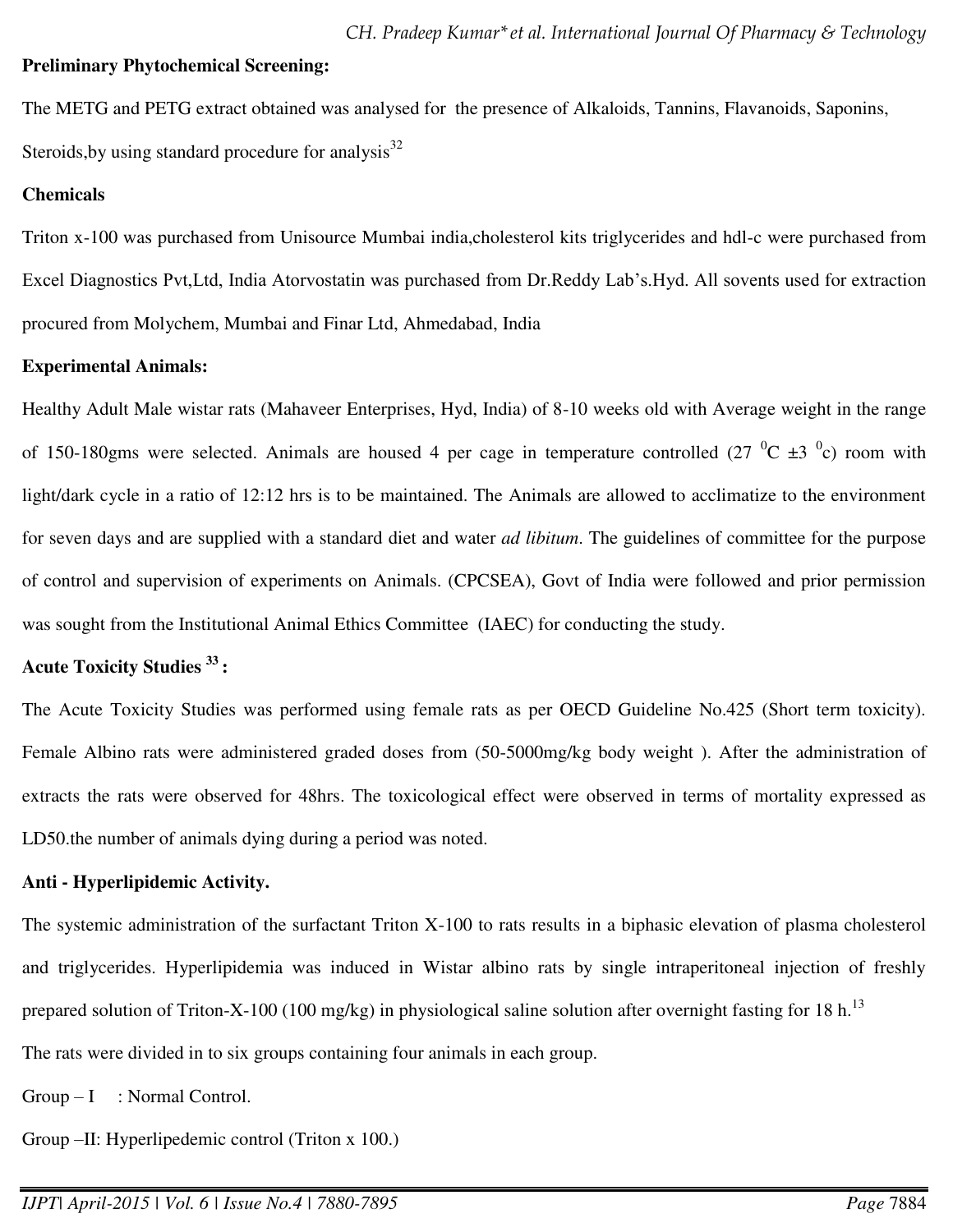Group – III : Hyperlipedemic rats treated with METG at dose of 500mg/kg.

- Group IV : Hyperlipedemic rats treated with PETG ( Low Dose) at dose of 400mg/kg.
- Group V: Hyperlipedemic rats treated with PETG (High Dose) at dose of  $500$ mg/kg.
- Group VI : Hyperlipedemic rats treated with Atorvostatin (Standard drug) at 10 mg /kg.

#### **All the groups' recives**

Single i.p. injection of Trition X-100 at dose of 100mg/kg, simultaneously with Group- II, Group – III, Group – IV, Group – V, Group – VI , expect Group – I (Normal control). After 72 hours of Triton X-100 injection. The Group – VI receives atorvostatin at dose of 10 mg/kg, was prepared by suspending bulk atrovastatin in aqueous 0.5% methyl cellulose<sup>34</sup> for 7 days. The Group– III, receive *Tamarix gallica* METG, at a dose of 500mg/kg for 7 days and Group – IV, Group – V recives PETG at a dose of 400mg/kg and 500mg/kg for 7 days.

#### **Blood Sample Collection and Analysis:**

The rats are Anestheticed by ether and then Blood samples were collected at 0, 24, 48,and 72 hours of triton x-100 injection and on  $8<sup>th</sup>$  day<sup>13</sup> from retro-orbital plexus of rat using micro capillary technique from rats of all the groups<sup>35</sup>, and centrifuged at 2500 rpm for 15 min so as to get serum. Serum is used for estimating lipid profiles. All samples were stored at  $4^{\circ}$ C until analysis.

#### **Bio-Chemical Analysis:**

The serum is analyzed for total cholesterol, triglycerides and HDL levels using biochemical kits (diagnostic kit.) $36$ . VLDL, and LDL- Cholesterol were calculated by the below formula. Serum LDL- Cholesterol concentration was calculated According to the equation of Fried and wald $^{37}$ .

LDL-Cholesterol = Total Cholesterol – (HDL- Cholesterol +TG/5) ; VLDL-C = TG/5

#### **Statistical Analysis:**

Results are expressed as mean  $\pm$  S.D .all the results were compared with control subject one-way analysis of variance (ANOVA), followed by the t-test using Graph Pad PRISM Software 6 version. P Values < 0.05 were as considered statistically significant.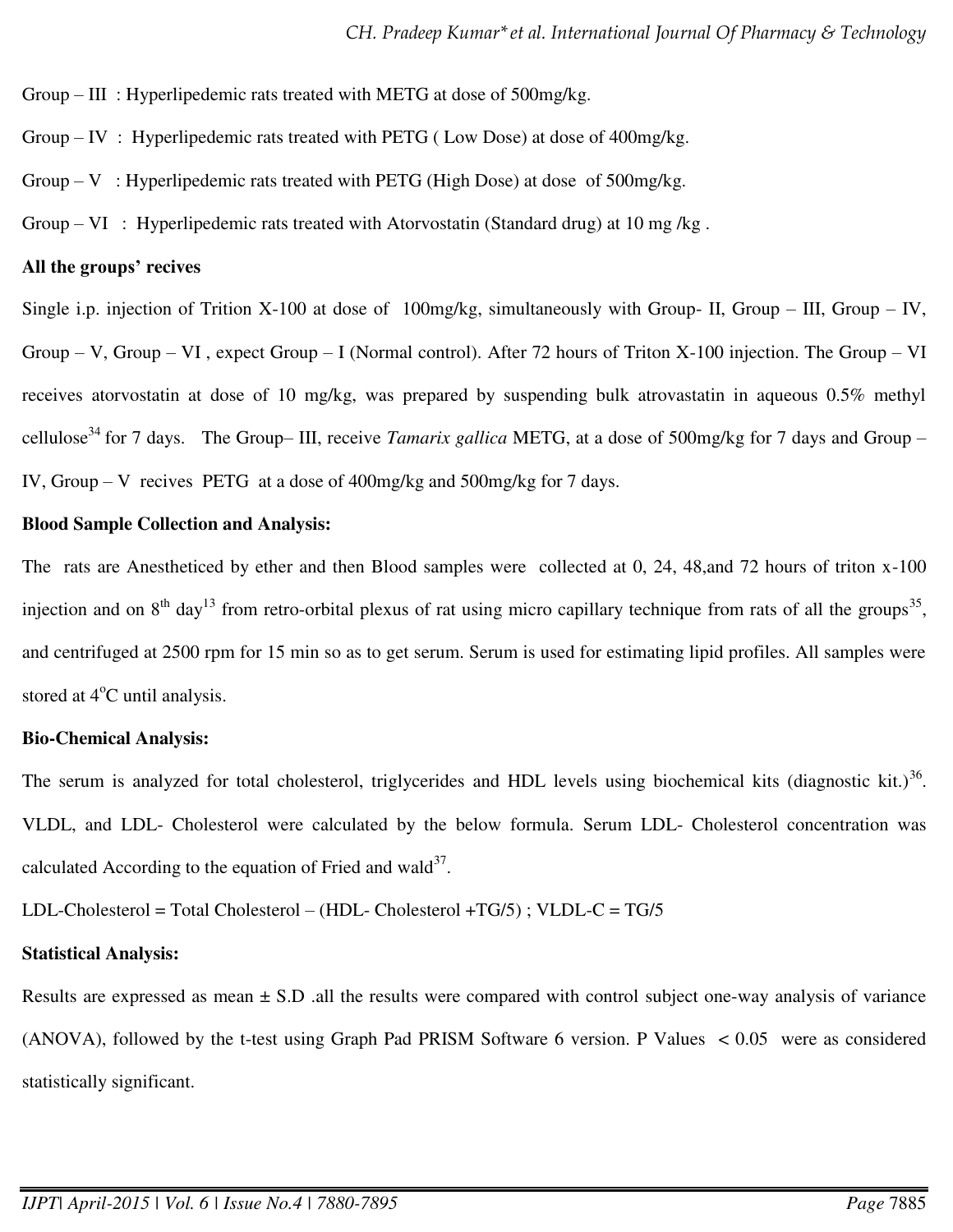### **Results:**

**Preliminary Phytochemical Screening:** Phytochemical investigation revealed the presence of Alkaloids, Tannins, Flavanoids, Saponins,,Phenols in Methonolic (METG) extracts while only Phenolic ( flavoinoids ) were present in Phenolic (PETG) Extracts.

### **Table.no:2 Phytochemical Screening.**

| Phytochemical | <b>Results</b> |
|---------------|----------------|
| Steroid       |                |
| Alkaloid      |                |
| Tannin        | ┿              |
| Carbohydrate  |                |
| Phenol        |                |
| Flavonoid     | ┿              |
| Saponin       |                |

**(+)** Present in *Tamarix Gallica.* **(-)** Absent in *Tamarix Gallica* **Acute Toxicity Studies**

As per (OECD) draft guidelines 425 received from CPCSEA, young female albino rats were given 50-5000 mg/kg b.w. of *Tamarix Gallica* extract for the purpose of toxicity study. Animals were observed at regular time intervals at least once during the first 30 min of initial dosing and kept in observation for 48 hrs. In all the cases, no death was observed. Additional observations like behavioral changes in skin, fur, eyes, mucous membranes, respiratory, circulatory, motor activity and behavior pattern were also found to be normal. Attention was also given to observation of tremors and convulsions. Overall results suggested the  $LD_{50}$  value as 3000 mg/kg. Hence therapeutic dose was calculated as  $1/5<sup>th</sup>$  and  $1/10<sup>th</sup>$  (i.e. 400mg/kg and 500 mg/kg of the lethal dose for the purpose of antihyperlipidemic investigations.

| Sl.No                                                                                                                                           | <b>GROUPS</b>                 | <b>TC</b>           | TG                  | HDL                | <b>LDL</b>           | <b>VLDL</b>         |  |
|-------------------------------------------------------------------------------------------------------------------------------------------------|-------------------------------|---------------------|---------------------|--------------------|----------------------|---------------------|--|
| $\bf{I}$                                                                                                                                        | <b>Normal Control</b>         | $64.03 \pm 1.45$    | $82.66 \pm 2.46$    | $38.91 \pm 2.33$   | $8.45 \pm 3.43$      | $16.53 \pm 0.49$    |  |
| $\mathbf{H}$                                                                                                                                    | <b>Hyperlipidemic Control</b> | $192.47 \pm 5.05^*$ | $168.9 \pm 5.28$ *  | $21.86 \pm 2.74*$  | $136.82 \pm 7.00*$   | $33.79 \pm 1.05**$  |  |
| Ш                                                                                                                                               | METG 500mg/kg                 | $134.19 \pm 3.5^*$  | $117.57 \pm 5.25^*$ | $27.1 \pm 2.99***$ | $83.58 \pm 5.26^*$   | $23.51 \pm 1.05***$ |  |
| IV                                                                                                                                              | <b>PETG(Low Dose)</b>         | $121.74 \pm 7.74*$  | $107.93 \pm 6.67^*$ | $31.04 \pm 4.32**$ | $69.11 \pm 10.51***$ | $21.58 \pm 1.33***$ |  |
|                                                                                                                                                 | $400$ mg/kg.                  |                     |                     |                    |                      |                     |  |
| V                                                                                                                                               | <b>PETG</b> (High Dose)       | $112.97 \pm 5.25^*$ | $103.55 \pm 4.2^*$  | $33.15 \pm 2.51**$ | $59.1 \pm 6.89*$     | $20.71 \pm 0.84***$ |  |
|                                                                                                                                                 | 500mg/kg.                     |                     |                     |                    |                      |                     |  |
| VI                                                                                                                                              | <b>Standard</b>               | $92.29 \pm 5.63*$   | $102.26 \pm 7.68^*$ | $39.18 \pm 3.14**$ | $32.91 \pm 7.61*$    | $20.44 \pm 1.53**$  |  |
|                                                                                                                                                 | Atoryostatin10mg/kg           |                     |                     |                    |                      |                     |  |
| All the data are expressed as MEAN $\pm$ S.D (n=4), *P = < 0.001, **P = < 0.01, **P = < 0.05, vs GROUP .II.                                     |                               |                     |                     |                    |                      |                     |  |
| TC: Total Cholesterol ; TG: Triglycerides ; HDL-C : High Density Lipoprotein cholesterol ; LDL-C : Low Density Lipoprotein-cholesterol ; VLDL-C |                               |                     |                     |                    |                      |                     |  |
| : Very Low Density Lipoprotein; METG: Methanolic Extract of Tamarix Gallica.; PETG: Phenolic Extract of Tamarix Gallica.                        |                               |                     |                     |                    |                      |                     |  |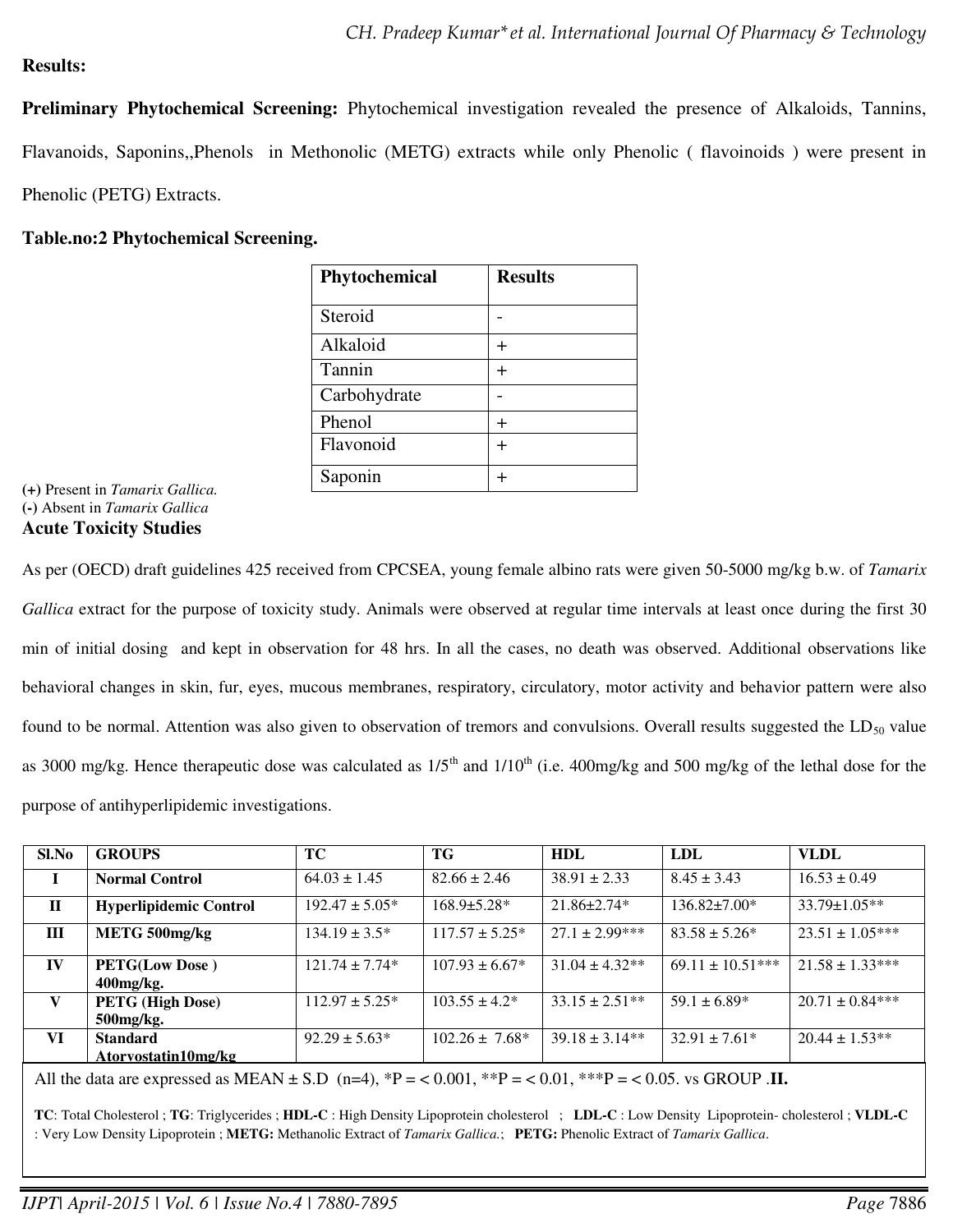| <b>SI.NO</b> | <b>GROUPS</b>                               | TC                                      |                       | <b>TG</b>           |                       | HDL-C                  |                                  | LDL-C                   |                      | VLDL-C                                                            |                      |
|--------------|---------------------------------------------|-----------------------------------------|-----------------------|---------------------|-----------------------|------------------------|----------------------------------|-------------------------|----------------------|-------------------------------------------------------------------|----------------------|
|              |                                             | $\overline{\mathbf{0}}^{\text{th}}$ Day | $8th$ Day             | $0^{\text{th}}$ Day | $8th$ Day             | $0^{\text{th}}$<br>Day | $8^{TH}$ Day                     | $0^{\text{th}}$<br>Day  | $8th$ Day            | $\overline{\mathbf{0}^{\text{th}}\mathbf{D}\mathbf{a}}\mathbf{y}$ | $8th$ Day            |
| $\mathbf{I}$ | <b>NORMAL</b><br><b>CONTROL</b>             | 64.03                                   |                       | 82.66               | -------               | 38.91                  | -------                          | 8.45                    | -------              | 16.53                                                             | .                    |
| $\Pi$        | <b>HYPERLIPIDEM</b><br>IC<br><b>CONTROL</b> | 192.47                                  | -------               | 168.98              | -------               | 21.86                  | -------                          | 136.8<br>2              | -------              | 33.79                                                             | -------              |
| III          | METG 500 mg/kg.                             | 175.28                                  | 134.19<br>$(23.44\%)$ | 136.43              | 117.57<br>$(13.82\%)$ | 25.3                   | 27.1<br>$(-7.11\%)$              | 122.7                   | 83.58<br>$(31.88\%)$ | 27.28                                                             | 23.51<br>$(13.81\%)$ |
| IV           | <b>PETG (Low Dose)</b><br>400 mg/kg.        | 180.97                                  | 121.74<br>$(32.72\%)$ | 138.46              | 107.93<br>$(22.04\%)$ | 20.98                  | 31.04<br>$(-47.9\%)$             | 132.3                   | 69.11<br>$(47.76\%)$ | 27.69                                                             | 21.58<br>$(22.06\%)$ |
| V            | PETG (High<br>Dose.) 500mg/kg               | 187.86                                  | 112.97<br>$(39.86\%)$ | 144.8               | 103.55<br>$(28.48\%)$ | 19.01                  | 33.15<br>(-<br>$74.38\%$ )       | 139.8                   | 59.1<br>$(57.72\%)$  | 28.97                                                             | 20.71<br>$(28.51\%)$ |
| <b>VI</b>    | Standard 10mg/kg<br><b>ATORVASTATIN</b>     | 180.79                                  | 92.29<br>$(48.95\%)$  | 148.78              | 102.26<br>$(31.26\%)$ | 20.5                   | 39.18<br>$\left($ -<br>$91.12\%$ | 130.5<br>$\overline{2}$ | 32.91<br>$(74.78\%)$ | 29.75                                                             | 20.44<br>$(31.29\%)$ |

**Table.No: 4. Comparision of 0th day and 8th day.** 

| Table.no.5: %Reduction of TC,TG, ,LDL-C, |
|------------------------------------------|
| VLDL-C in Group-III to Group-VI.         |

| <b>GROUPS</b>  | TC    | <b>TG</b> | LDL-C                       | <b>VLDL-C</b> |  |  |
|----------------|-------|-----------|-----------------------------|---------------|--|--|
|                | $\%$  | $\%$      | $\mathcal{G}_{\mathcal{O}}$ | $\%$          |  |  |
| <b>GROUP-3</b> | 23.44 | 13.82     | 31.88                       | 13.81         |  |  |
|                |       |           |                             |               |  |  |
| <b>GROUP-4</b> | 32.72 | 22.04     | 47.76                       | 22.06         |  |  |
| <b>GROUP-5</b> | 39.86 | 28.48     | 57.72                       | 28.51         |  |  |
| <b>GROUP6</b>  | 48.95 | 31.26     | 74.78                       | 31.29         |  |  |



 **Fig.no:5 %Reduction of TC, TG, LDL, VLDL in Group III to Group-VI.**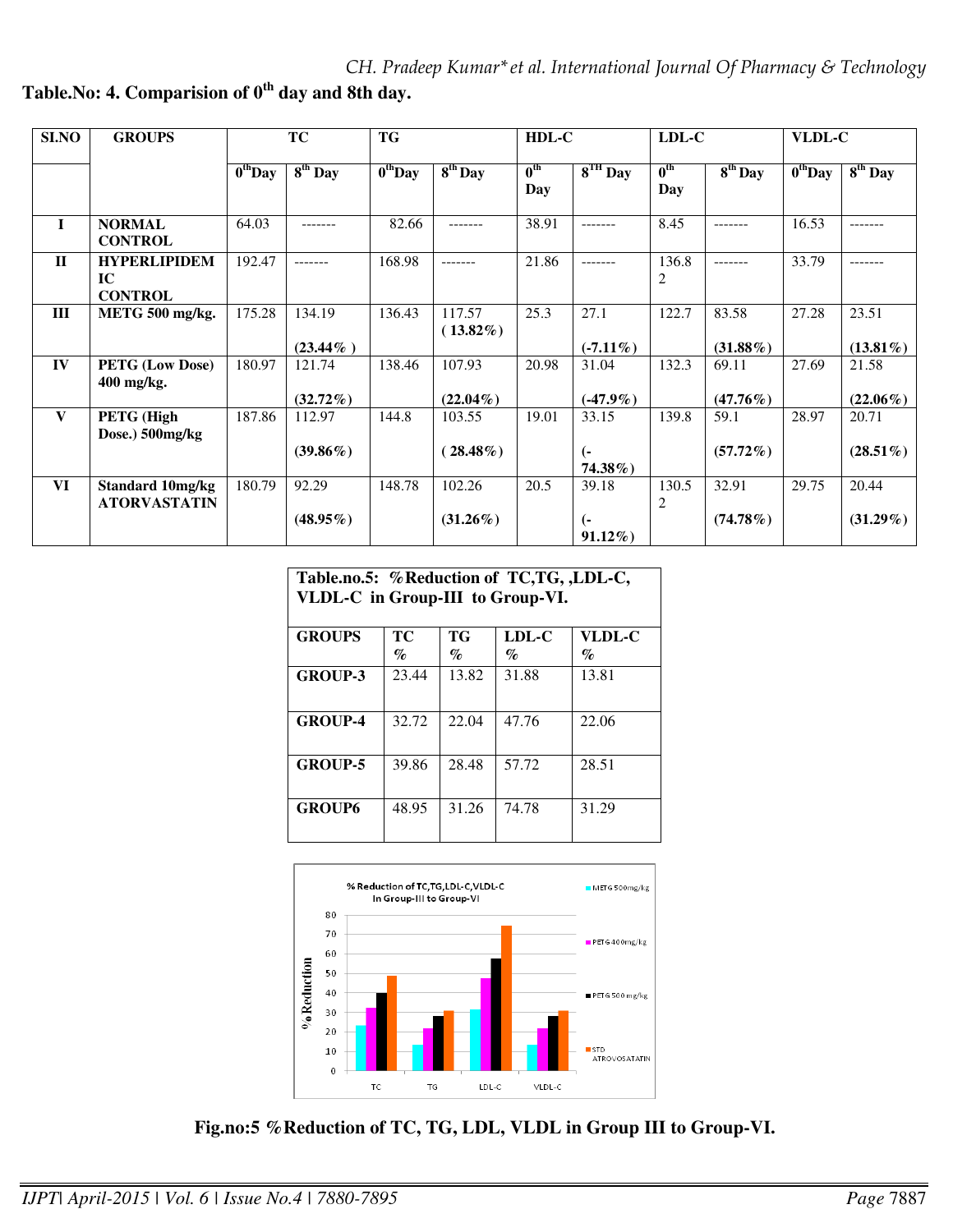(-) Indicates Increase in HDL-C



## **Effect of** *Tamarix gallica* **Extracts on Serum Total Cholesterol levels.**

In the Normal rats the Total Cholesterol levels were to found be  $64.03 \pm 1.45$  on 0<sup>th</sup> day respectively. Treatment with Triton-X-100 caused a significant rise in the levels of Total Cholesterol in Group- II, to Group-VI and the levels were found to be  $192.47 \pm 5.05$ ,  $175.28 \pm 4.43$ ,  $180.97 \pm 5.21$ ,  $187.86 \pm 9.66$ , and  $180.79 \pm 9.1$ , respectively. Administration of various doses of the METG & PETG after the treatment with Titon-X-100 resulted in the decreasing of Cholesterol levels. The total cholesterol levels of groups treated with METG at dose of 500mg/kg were 134.19  $\pm$  3.5, and group treated with PETG at dose of 400mg/kg & 500mg/kg were  $121.74 \pm 7.74$  and  $112.97 \pm 5.25$  respectively, and lowering of cholesterol was dose dependent manner in PETG. In Standard (Atorvastatin) group the total cholesterol was reduced to  $92.29 \pm 5.63$ .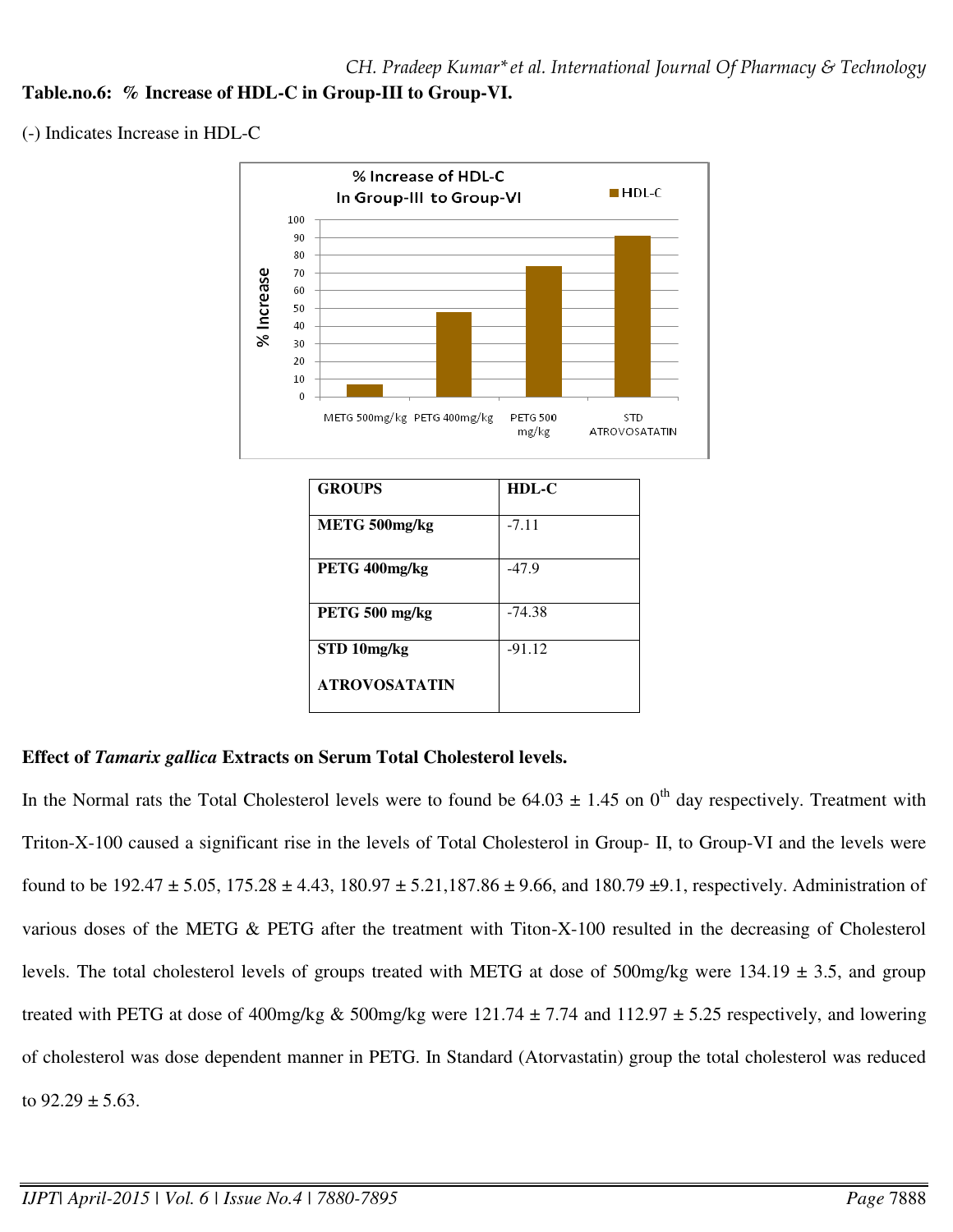

### **Fig.no:7 Effect of** *Tamarix gallica* **Extracts on Serum Total Cholesterol levels.**

### **Effect of** *Tamarix gallica* **extracts on Serum Triglyceride levels.**

In the Normal rats the Triglycerides levels were to found be  $82.66 \pm 2.46$  on 0<sup>th</sup> day respectively. Induction of hyperlipidemia resulted in significantly raised in Triglyceride levels in Group-II to Group- VI, and the levels were found to be  $168.9 \pm 5.28$ ,  $136.43 \pm 7.74$ ,  $138.46 \pm 1.61$ ,  $144.11 \pm 7.12$ , and  $148.78 \pm 10.23$ , respectively. The triglyceride values of hyperlipidemic rats treated with METG at dose of 500mg/kg were found to be  $117.57 \pm 5.25$  and PETG at dose of 400mg/kg and 500mg/kg were  $107.93 \pm 6.67$  and  $103.55 \pm 4.2$ . Administration of various doses of the PETG was able to produce a dose dependant decrease in the triglyceride levels and lowering of triglycerides was dose dependent manner in PETG. In Standard (Atorvastatin) group the triglycerides was reduced to  $102.26 \pm 7.68$ .



**Fig.no:8 Effect of** *Tamarix gallica* **Extracts on Serum Triglycerides levels.**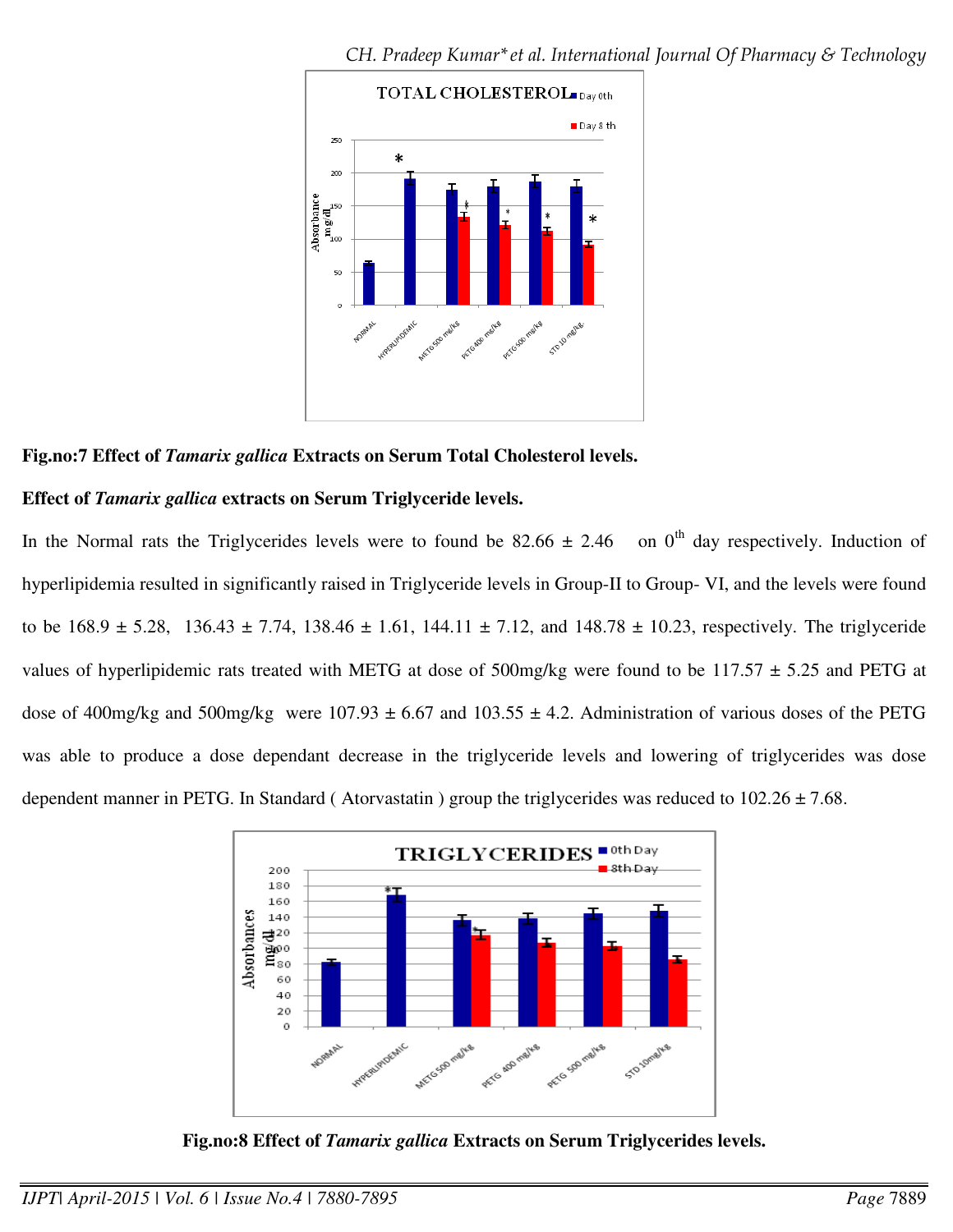In the Normal rats the LDL-C levels were to found be  $8.45 \pm 3.43$  on 0<sup>th</sup> day respectively. Treatment with Triton-X-100 caused a significant rise in the levels of LDL-C in Group-II, to Group-VI, and the levels were found to be  $136.82 \pm$ 7.00, 122.7  $\pm$  10.93, 132.3  $\pm$  5.05, 139.8  $\pm$  3.44, 130.52  $\pm$  7.98. Administration of various doses of the METG & PETG after the treatment with Titon-X-100 resulted in the decreasing of LDL-C levels. The LDL-C levels of groups treated with METG at dose of 500mg/kg were  $83.58 \pm 5.26$ , and Groups treated with PETG at dose of 400mg/kg & 500mg/kg were 69.11  $\pm$  10.51 and 59.1  $\pm$  6.89 respectively. and lowering of ldl-c was dose dependent manner in PETG. In Standard (Atorvastatin) group the Idl-c was reduced to  $32.91 \pm 7.61$ . The reduction in LDL-C level by METG and PETG was significant at  $(p<0.01)$ .



**Fig.no:9 Effect of** *Tamarix gallica* **Extracts on Serum LDL-C levels.** 

## **Effect of** *Tamarix gallica* **Extracts on Serum VLDL-C levels.**

The VLDL-C levels in Normal rats at  $0^{th}$  were found to be  $16.5 \pm 0.5$ . Administration of Triton-X-100 resulted in a rise in VLDL-C levels. Treatment with Triton-X-100 caused a significant rise in the levels of VLDL-C in Group-II, to Group- VI, and the levels were found to be  $33.79 \pm 1.05$ ,  $27.28 \pm 1.54$ ,  $27.69 \pm 0.32$ ,  $28.97 \pm 1.4229.75 \pm 2.05$ . Administration of various doses of the METG & PETG after the treatment with Titon-X-100 resulted in the decreasing of vldl-c levels. The vldl-c levels of groups treated with METG at dose of  $500$ mg/kg were  $23.51 \pm 1.05$ , and group treated with PETG at dose of 400mg/kg & 500mg/kg were  $21.58 \pm 1.33$  and  $20.71 \pm 0.84$  respectively. and lowering of vldl-c was dose dependent manner in PETG. In Standard (Atorvastatin) group the vldl-c was reduced to  $20.44 \pm 1.53$ . The reduction in cholesterol level by METG and PETG was significant at  $(p<0.05)$ .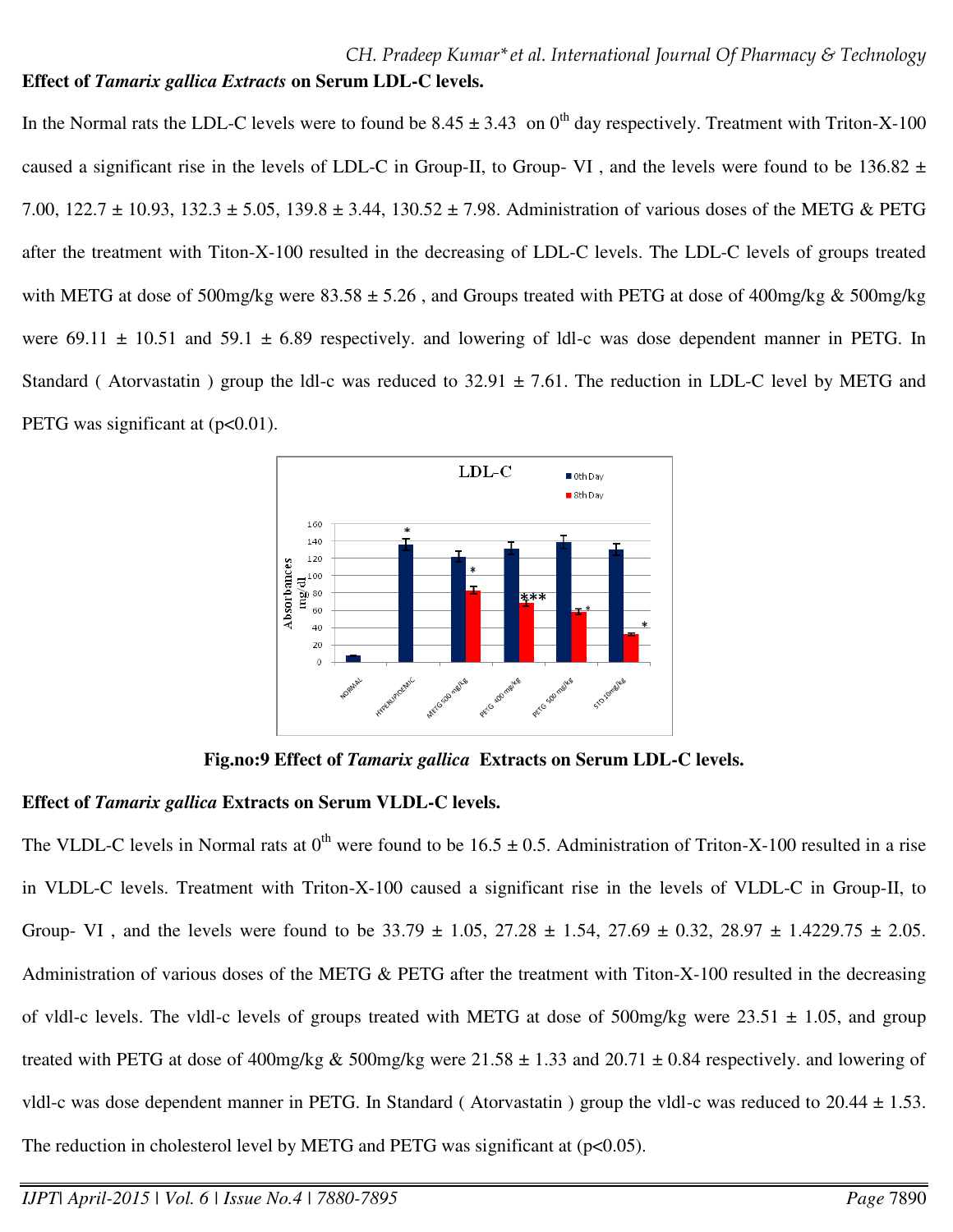

*CH. Pradeep Kumar\*et al. International Journal Of Pharmacy & Technology*

**Fig.no:10 Effect of** *Tamarix gallica* **Extracts on Serum VLDL-C levels.**

## **Effect of** *Tamarix gallica* **on Serum HDL-C levels.**

The HDL-C levels in normal rats at  $0^{th}$  were found to be 38.91  $\pm$  2.33. Treatment with Triton-X-100 caused a significant fall in the levels of HDL-C in Group-II, to Group- VI, and the levels were found to be  $21.86\pm2.74$ ,  $25.3\pm4.94$ ,  $20.98\pm$ 0.48, 19.01  $\pm$ 4.29 and 20.53 $\pm$ 0.93. Where as groups treated with METG at dose of 500mg/kg was 27.1  $\pm$  2.99 and groups treated with PETG at dose of 400mg/kg and 500mg/kg showed a dose dependant increase in the HDL-C levels. (  $31.04 \pm 4.32$  and  $33.15 \pm 2.51$  respectively). In Atorvastatin group the HDL-C was elevated to  $39.18 \pm 3.14$ .



 **Fig.no.11 Effect of** *Tamarix gallica* **on Serum HDL-C levels.**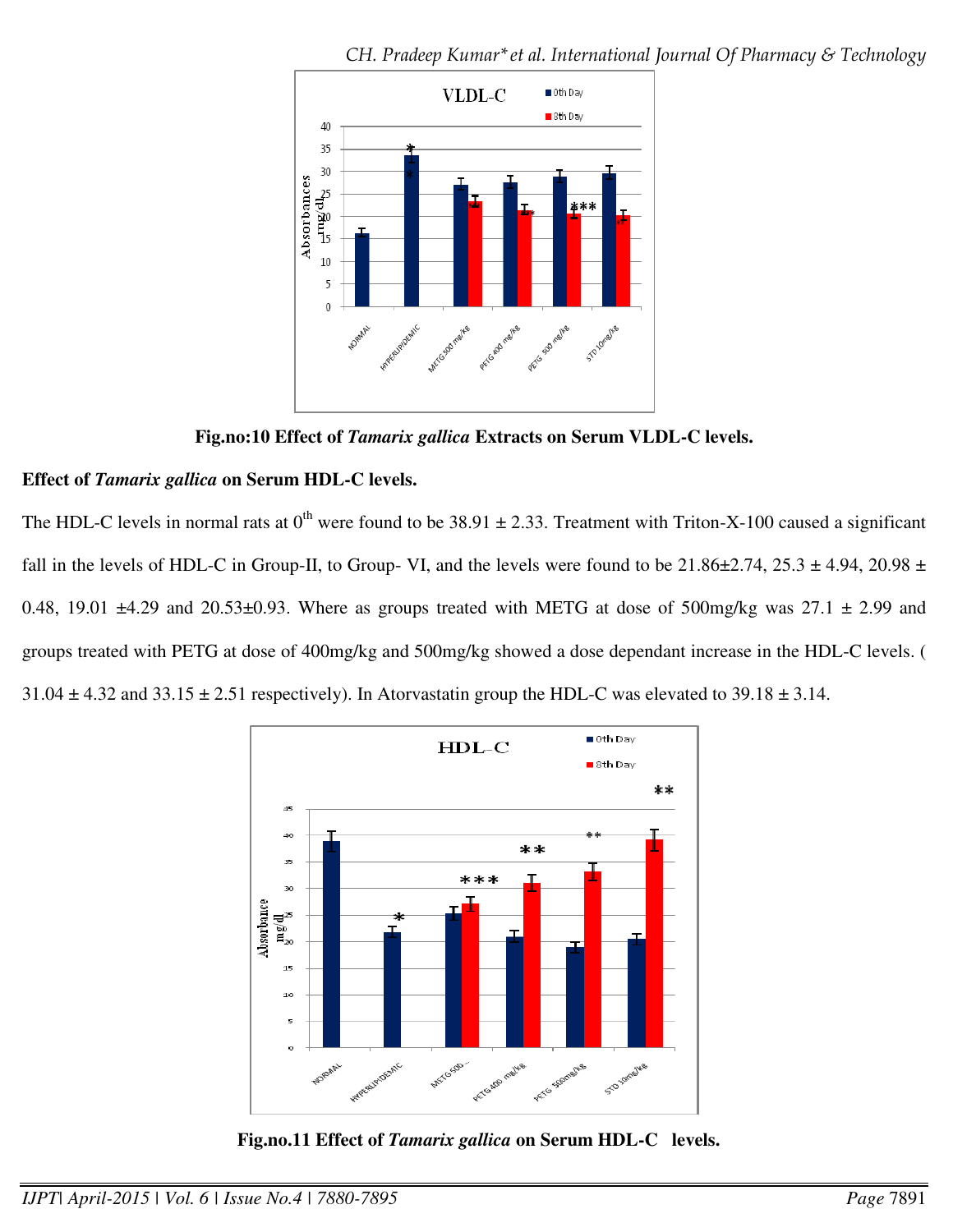#### **Discussion**

The present study was designed to investigate the antihyperlipidemic activity of *Tamarix gallica* extract in Triton X-100 induced hyperlipidemic rats. Administration of Triton-X-100 (100mg/kg) to all the fasted rats caused an elevation of Total Cholesterol, Triglycerides, VLDL and LDL and reduction in HDL levels. After 72 hrs of induction of Triton X-100 results in hyperlipidemia which is compared with normal control group .which results in significantly increased serum lipid levels in hyperlipidemic group ( $P < 0.001$ ) The change in lipid levels in group number III to VI, were comparable with group of Hyperlipidemic control ( i.e Triton X-100 ,Group- II) . The Standard group (i.e Atorvostatin group) significantly lowers the serum lipid level (P<0.001). The results of the study clearly indicate that METG Extract and PETG Extract at a dose of 500 mg/kg & 400 mg/kg significantly lowered serum lipid levels (P<0.01). PETG Extract at a dose of 500 mg/kg significantly lowered serum lipid levels, (P<0.001) i.e. antihyperlipidemic activity which was found to be more effective in higher dose of PETG as compared to METG and lower dose of PETG when administered orally in triton induced hyperlipidemic models. METG Extract having very low hypolipidemic activity. PETG Extracts showed a dose dependant decrease in the levels of cholesterol, Triglyceride, LDL-C and VLDL-C level and increase in HDL-C Levels . Among three groups (i.e. group number III-V), Group number- V reduced the elevated lipid levels more significantly than the other Groups.(P<0.001) Flavonoids have exhibited a variety of pharmacological activities, including the antiatherogenesis and antioxidant effect<sup>38</sup>. Thus the present result strongly suggests that the hypolipidemic activity of this medicinal plant could be attributed to the presence of Tannis, Phenols, Flavonoids. in the Extracts.

#### **Conclusion**

The results concluded that PETG (500 mg/kg) have definite antihyperlipidemic activity in Triton X-100 induced hyperlipidemic model and which is equipotent activity when compared with Atorvastatin treated groups. Further studies on this extract may lead to identify the possible mechanism of action and isolation of active principle from the same.

#### **References**

1. Hardman, J.G, and L.E Limbard, Goodman and Gilman's The pharmacological basis of therapeutics 10<sup>th</sup> edn, 2001, McGraw-Hill Publishers, USA.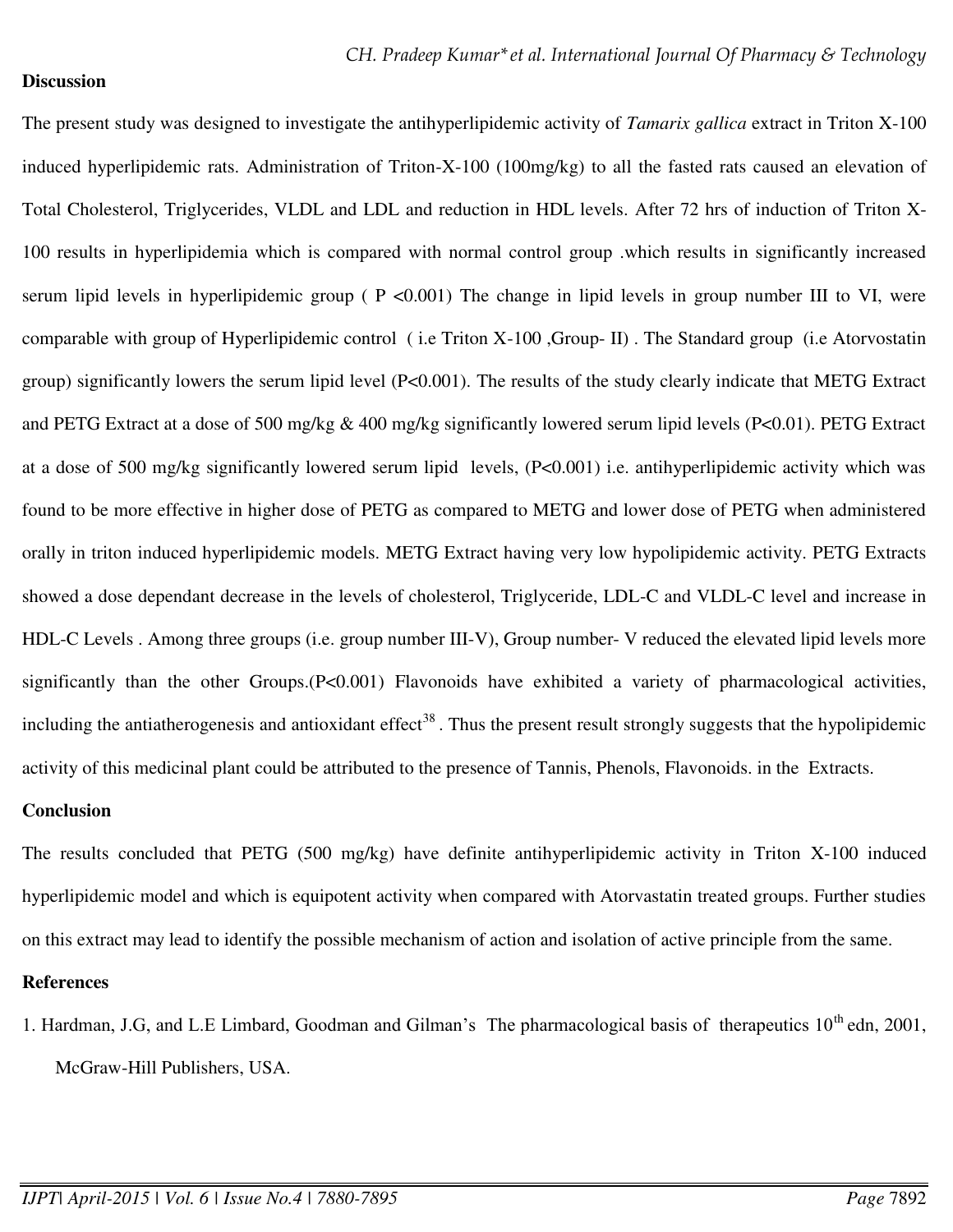- *CH. Pradeep Kumar\*et al. International Journal Of Pharmacy & Technology* 2. Goldstein jl, schrott hg, Hazard wr, beirman el motulsky. Ag , Hyperlipedemia in Coronary Disease. *Jour.clin invest* 1973,52,1544-1568.
- 3. Key A, Coronary Heart Disease, The Gobal Picture Atherosclerosis 1975,22,149-192.
- 4. Parsaee, shafei , boskabady (2006). Effect of Hidro-Ethonolic Extract of *Berberis Vulgaris* fruit on rabbit isolated heart *Daru* 14,208-213.
- 5. Sharma N, and Garg v, Antidiabetic and Anti Oxidant Potential of Ethonolic Extract of *Butea Monosperma* leaves in Alloxan Induced Diabetic Mice .*Ind J.Biochem Biophys* 2009,46(1),99-105.
- 6. Kris Etherton pm, Penny m, Heeker kd , Bonanome a, Coval sm ,Binkoski ae , Hilpert kf ,Griel af, and Etherton. Bioactive compounds in food: Their role in prevention of cardiovascular disease & cancer, *The Ame Jour.Med* 2002,113,71-88.
- 7. Jain k.s, m.k. Kathiravan, R.S Somani and C.J.Shishoo,. The biology and chemistry of hyperlipedemia. *Bio.Med chem*. 2007,15,4674-4699.
- 8. Davey smith, and gand j pekkanen, Should there be a moratorium on the use of cholesterol lowering drugs? *Br.Med.J*our , 1992304,431-740.
- 9. Brown, 1996. Lowered serum cholesterol and low mood .*Br.Med.J*, 313,637-638.
- 10. Kumar a.s, Mazumder and V.S Saravanam. Anti hyperlipidemic activity of *Camellia Sinensis* leaves in Triton wr-1339 induced albino rats. *Pheg.mag* 2008.4,60-64.
- 11. Brown, S.L,. Lowered serum cholesterol and low mood .*Br.Med.J,* 1996; 313, 637-638.
- 12. Eleanor Lawrence. The illustrated book of tress & shrubs, New York, ny, gallery books, an imprint of w.h smith publishers,inc Ed.1985. 150. ISBN 0831782208.
- 13. Dr. Salima benhouhou "A Guide to medical plants in north Africa" 265-266. http:/www.uicnmed. org/ nabp/database/htm/pdf/p64.pdf. accesed on dated 15-03-2013.
- 14. [file:///D://print](file:///C:/print) on 11-3-2013/gallica all/Tamarix gallica-Herb information
- 15. Profile for Tamarix gallica [French tamarisk].plants database, usda, nrccs. <http://plants.usda.gov/java/profile?symbol=TAGA;retrived>accesed on dated 11-03-2013.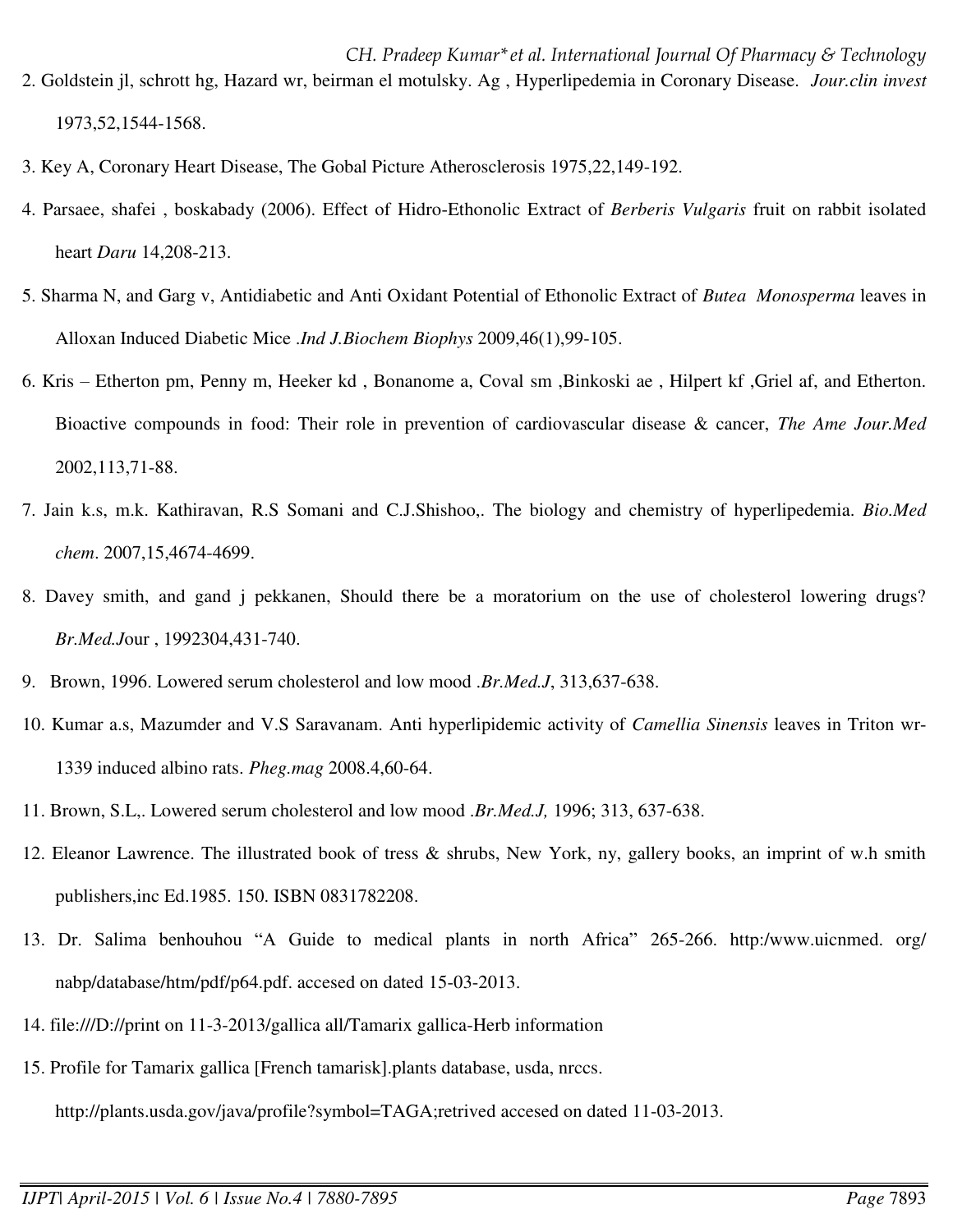- *CH. Pradeep Kumar\*et al. International Journal Of Pharmacy & Technology* 16. Qureshir and g.r bhatti,. Diversity of micro-habitats and their plants resources . in nara desert *pak.j.bot,* 2008; 40,979-992.
- *17. Tamarix Gallica* [Manna plant] [file:///d:/print on 11-3-2013/gallica all/tamarix gallica-practical plants.htm.](file:///C:/print%20on%2011-3-2013/gallica%20all/tamarix%20gallica-practical%20plants.htm)
- 18. Mahmoud A,M.Nawwar, a. Sahar and M.Hussein,. Phytochemistry, 1994,36,4,1035-1037.
- 19. Djurdjevic l, m.mitrovic, p.avlovic, G.Gajic, and O.ostic, *Arch Environ Contam Toxicol*, 2006.50(4), 488-495.
- 20. Gaston b, la grande flore en couleurs.france, Suisse, belgigue et pays voisins, tomc1. E'ditions berlin paris, 1998. 373.
- 21. Sharma s.k, and v.s parmar, .*J scient and industrial res*, 1998;57,873-890.
- 22. Chaturvedi's, drabus', and sharmam "Anti-inflammatory and Analgesic activity of *Tamarix Gallica*".*Int Jour Phar & Pharma Sci* 2012;4(3).
- 23. Dr. Salima benhouhou "A Guide to medical plants in north Africa"265-266. http:/www.uicnmed.org/nabp/database/htm/pdf/p64.pdf. accesed on dated 15-03-2013.
- 24. Riadh ksouri, Hanen falleh, Wided meg diche, Najla trabelsi, Baya mhamdi, Kamel chaieb, Amina bakrouf, Christian magne, and Chedly abdelly. Antioxidant and antimicrobial activities of the edible medicinal halophyte *tamarix gallica* .L and related polyphenolic compounds. ELSEVIER *[Food and Chem Tox](http://www.sciencedirect.com/science/journal/02786915)i* 2009 (8), 47 (8) 2083- 2091.
- 25. Tagarelli G, A Tagarelli and A.piro ,Folk Medicine used to heal malaria in Calabria (southern Italy). *j ethnobiol ethnomed.* 2010*,*6,27-27., Taba
- 26. Chaturvedi's, Tabassum n, Aggrawals, and Goel n, *Tamarix Gallica* –A promising hepatoprotective drug *Ind Jour Pharm*, 2008,40,2
- 27. London sj, yuan jm , and chung F-L, Isothiocyanates glutathione-s-transferase m1 and t1 polymorphisms, and lung cancer risk ,a prospective study of men in shanghai, china .lancet 2000,356 (9231),724-729.
- 28. [Ahmed Bensatal,](http://link.springer.com/search?facet-author=%22Ahmed+Bensatal%22) and M. [R. Ouahrani,](http://link.springer.com/search?facet-author=%22M.+R.+Ouahrani%22) Inhibition of crystallization of calcium oxalate by the extraction of *Tamarix gallica* L..*Uro Res* 2008.,36,6,283-287.